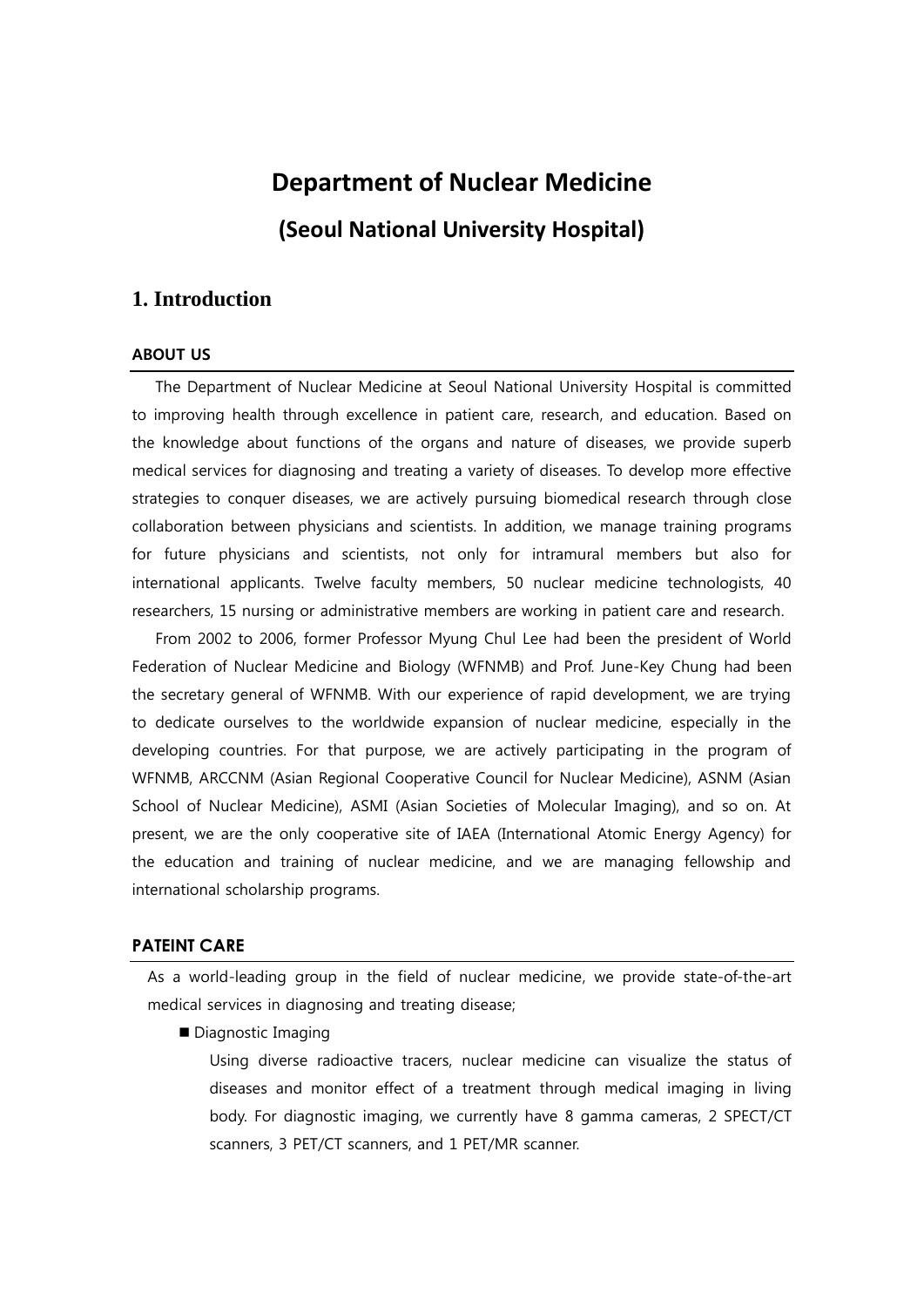### 1. PET

PET (positron emission tomography) is an imaging tool using positron-emitting radiotracers. Various PET tracers have been developed and are in use. With an adequate radiotracer, cancer lesions, viable myocardium, and metabolic status of brain can be diagnosed. At present, we can offer various PET tracers with active support of radiopharmacy.

- 18F-FDG: For glucose metabolism
- 18F-FLT: For nucleic acid metabolism
- <sup>18</sup>F-FP-CIT: For DA transporter
- $11C$ -Methionine: For amino acid metabolism
- <sup>11</sup>C-Acetate: For fatty acid metabolism
- <sup>11</sup>C-PIB: For amyloid plaques in Alzheimer's disease
- <sup>68</sup>Ga-RGD: For angiogenesis
- <sup>13</sup>N-Ammonia: For myocardial perfusion
- Etc.

### 2. Gamma camera, SPECT, and SPECT/CT

A gamma camera is a traditional imaging tool in nuclear medicine, using diverse radiotracers labeled with gamma-emitters such as <sup>99m</sup>Tc, <sup>201</sup>Tl, <sup>123</sup>I. SPECT (single photon emission computed tomography) is a reconstructed gamma camera image to show 2-D tomographic images. A wide range of gamma camera imaging is available in our department.

- Bone scan
- Myocardial perfusion SPECT (/CT)
- Brain perfusion SPECT (/CT)
- Thyroid scan
- Renal scan
- Liver scan
- Hepatobiliary scan
- White blood cell scan (for infection)
- Parathyroid scan (SPECT/CT)
- Salivary gland scan
- Lymphangiography
- Spleen scan
- Ftc.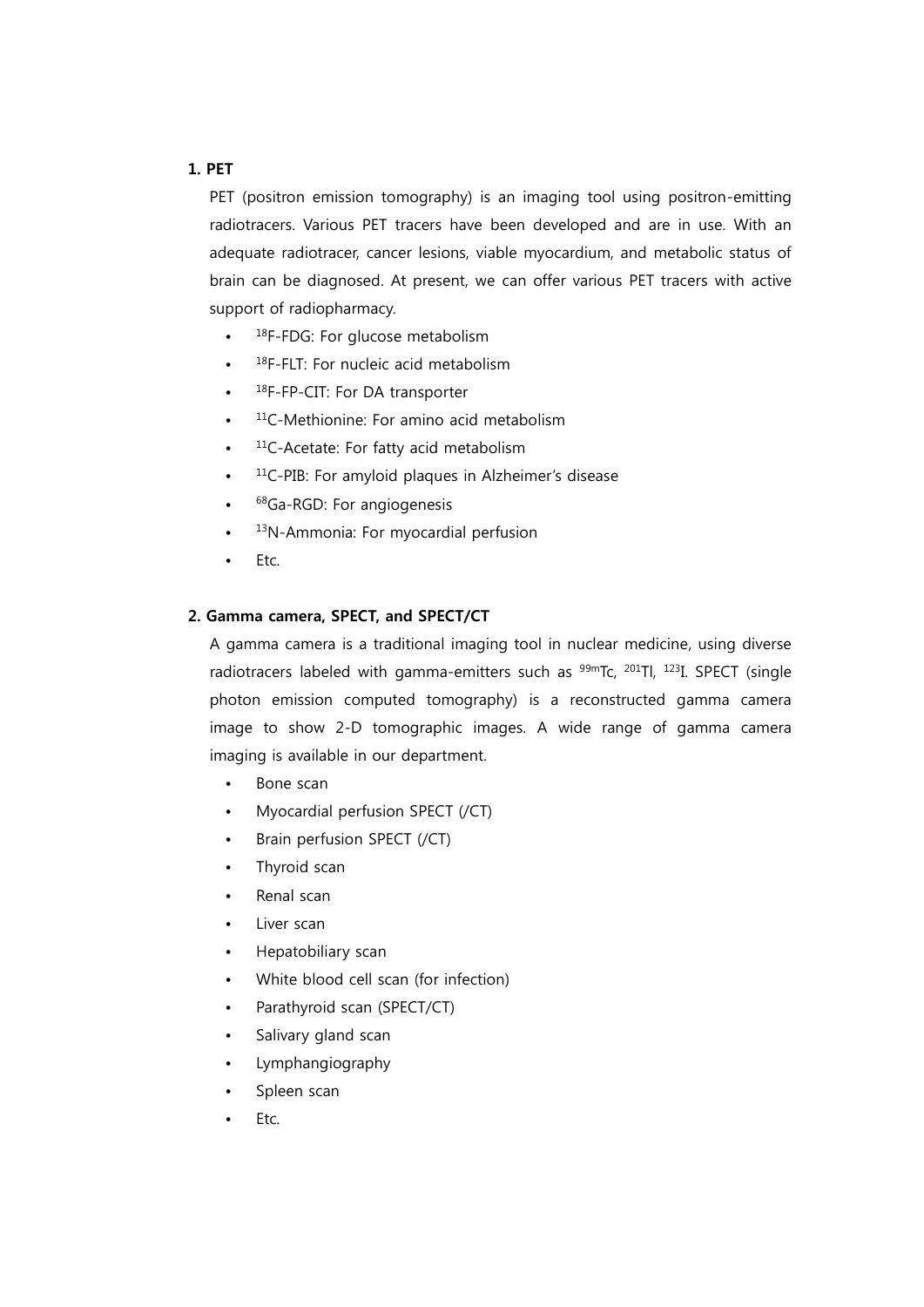Diagnostic Laboratory

In aid of diagnosis, our department operates a diagnostic laboratory using radiotracers, in which approximately 700,000 cases of laboratory studies are performed in a year. Assays using radiotracers can provide extremely sensitive and accurate results. RIA (radioimmunoassay) and IRMA (immunoradiometric assay) studies are performed to measure very small amounts of biological materials such as hormones and tumor markers. In addition, some important functional parameters of living body such as GFR (glomerular filtration rate) can be measured in the laboratory.

- Thyroid hormone (T3, T4, TSH, Tg, TgAb, etc.)
- Sex hormone (LH, FSH, etc.)
- Viral markers (HBV, HCV, etc.)
- Tumor markers (AFP, CEA, PSA, etc.)
- Radioisotope Therapy Clinic

Radioisotope therapy is a kind of cancer therapy using radiopharmaceuticals that emit destructing radiation. Targeted radiopharmaceuticals can be accumulated in cancer tissue and destruct them by radiation. The Radioisotope Therapy Clinic of our department has been in operation for more than 50 years. The most important target of radioisotope therapy is thyroid cancer, at present. However, we are trying to expand the scope of radioisotope therapy by developing novel therapeutic radiopharmaceuticals.

At present, clinics for outpatients and 3 therapy rooms are in operation for several diseases.

- **Thyroid Cancer**
- Palliation of metastatic bone pain
- Lymphoma
- Neuroendocrine tumors
- Etc.

### **RESEARCH**

We are pursuing many research programs not only for the purpose of academic development but also for the purpose of enhancing the quality of medical services. As one of the world's best research centers, our department has made every endeavor to develop innovative methods in diagnosis and therapeutics of diseases. As a result, we present  $20 \sim 30$ research articles in the Annual Meeting of the Society of Nuclear Medicine in USA every year, by which we are within the top three nuclear medicine research groups in the world. We have diverse research laboratories, which all work in close cooperation with each other.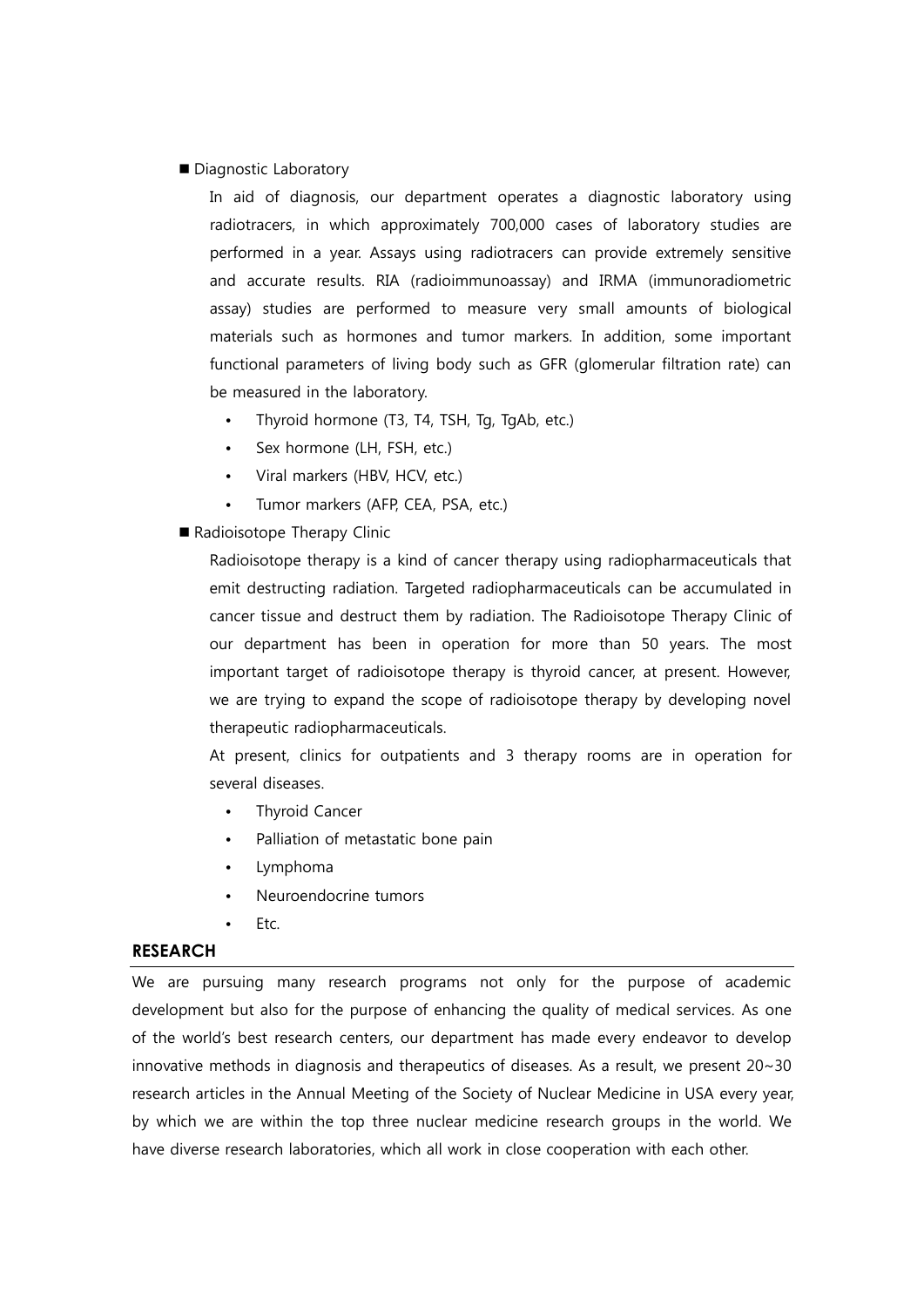- Clinical Nuclear Medicine
	- General nuclear medicine
	- PET oncology with new tracers
	- Nuclear cardiac imaging for ischemic heart disease and atherosclerosis
	- Neuroimaging for Alzheimer disease, vascular diseases, and movement disorder
	- Radioisotope therapy
	- Innovative medical fusion imaging (PET/MRI)
	- Translational research of molecular imaging
- Radiochemistry
	- Development of new PET tracers for tumor using angiogenesis and hypoxia
	- Development of new PET tracers for ischemic heart disease
	- Development of 99mTc-based radiopharmaceuticals
	- Development of therapeutic radiopharmaceuticals
	- Improvement in compounding methods (developing kits)
- Nuclear Medicine Physics
	- Development of new imaging devices (PET/MRI, animal SPECT)
	- Enhancement of image reconstruction (new algorithms)
	- Tracer kinetics analysis for new imaging agents
	- Radiation dosimetry
- **Molecular Imaging and Nanomedicine** 
	- Reporter gene imaging for gene or protein expression
	- Gene therapy using radioisotope
	- Development of biomarkers for targeted imaging and therapy (miRNA, aptamer)
	- Application of nanoparticle carriers in vivo
	- Cell trafficking imaging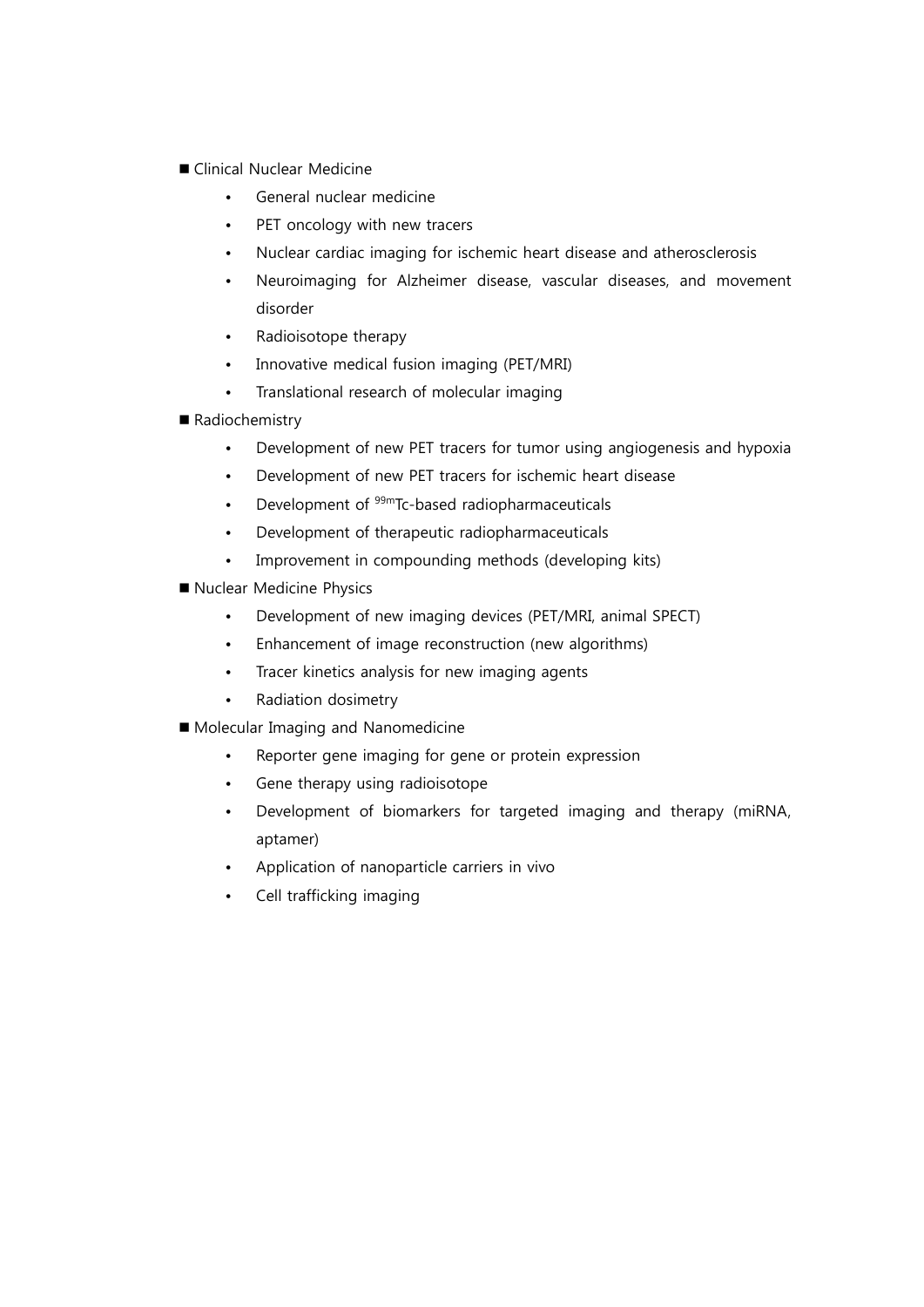



### **INTRODUCTION TO KOH CHANG-SOON FELLOWSHIP PROGRAM**

The Koh Chang-Soon Memorial Projects honor the memory and pay tribute to the late professor for his contribution to the development and emergence of nuclear medicine in Korea. The late Professor Koh established nuclear medicine and taught his trainees the spirit of "challenge and harmony". His teachings were an inspiration to his students over the years and they are entirely indebted to Professor Koh for the present success and the future of nuclear medicine in Korea.

International fellows are trained for a period of 1 week to 1 year in 'IAEA Collaborating Center for Nuclear Medicine' in Seoul National University, which was established and named by IAEA in 2004. A new opportunity of international fellowship started in 2010, which supported three consecutive visiting scholars. The International Fellowship Program was entitled as 'Koh Chang-Soon Fellowship', which supports physicians, scientists or engineers in the field of nuclear medicine.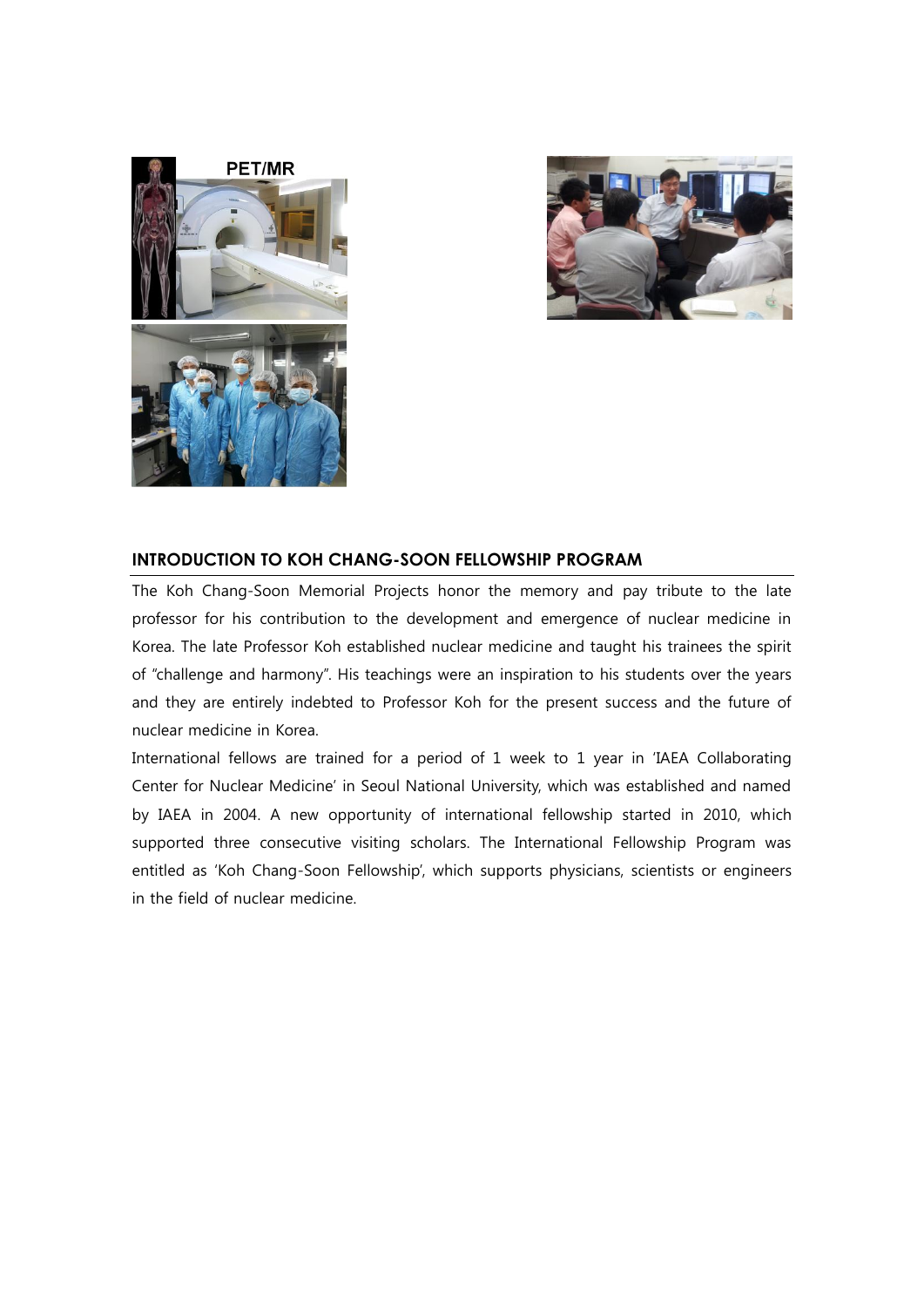| Part | Name            | Title                          | Specialty                  |
|------|-----------------|--------------------------------|----------------------------|
| MD.  | Chung, June-Key | Professor, Former chairman     | Oncology, Thyroid, MI      |
|      | Lee, Dong Soo   | Professor, Chairman            | Neurology, Cardiology, MI  |
|      | Kang, Keon Wook | Associate Professor            | Oncology, MI, Nanomedicine |
|      | Cheon, Gi Jeong | Associate Professor            | Oncology, Therapy, MI      |
|      | Paeng, Jin Chul | Associate Professor            | Cardiology, Therapy, MI    |
| PhD  | Jeong, Jae Min  | Professor                      | Radiopharmacy              |
|      | Lee, Jae Sung   | Associate Professor            | NM Physics                 |
|      | Youn, Hyewon    | Associate Professor            | MI, Molecular biology      |
|      | Lee, Yun Sang   | Assistant Professor (Research) | Radiopharmacy              |
|      | Kang, Hye Jin   | Assistant Professor (Research) | Cognitive science          |
|      | Hwang, Do Won   | Assistant Professor (Research) | Molecular imaging          |
|      | Kim, Mi Jeong   | Assistant Professor (Research) | Molecular imaging          |

## **2. Faculty Members for Education & Training**

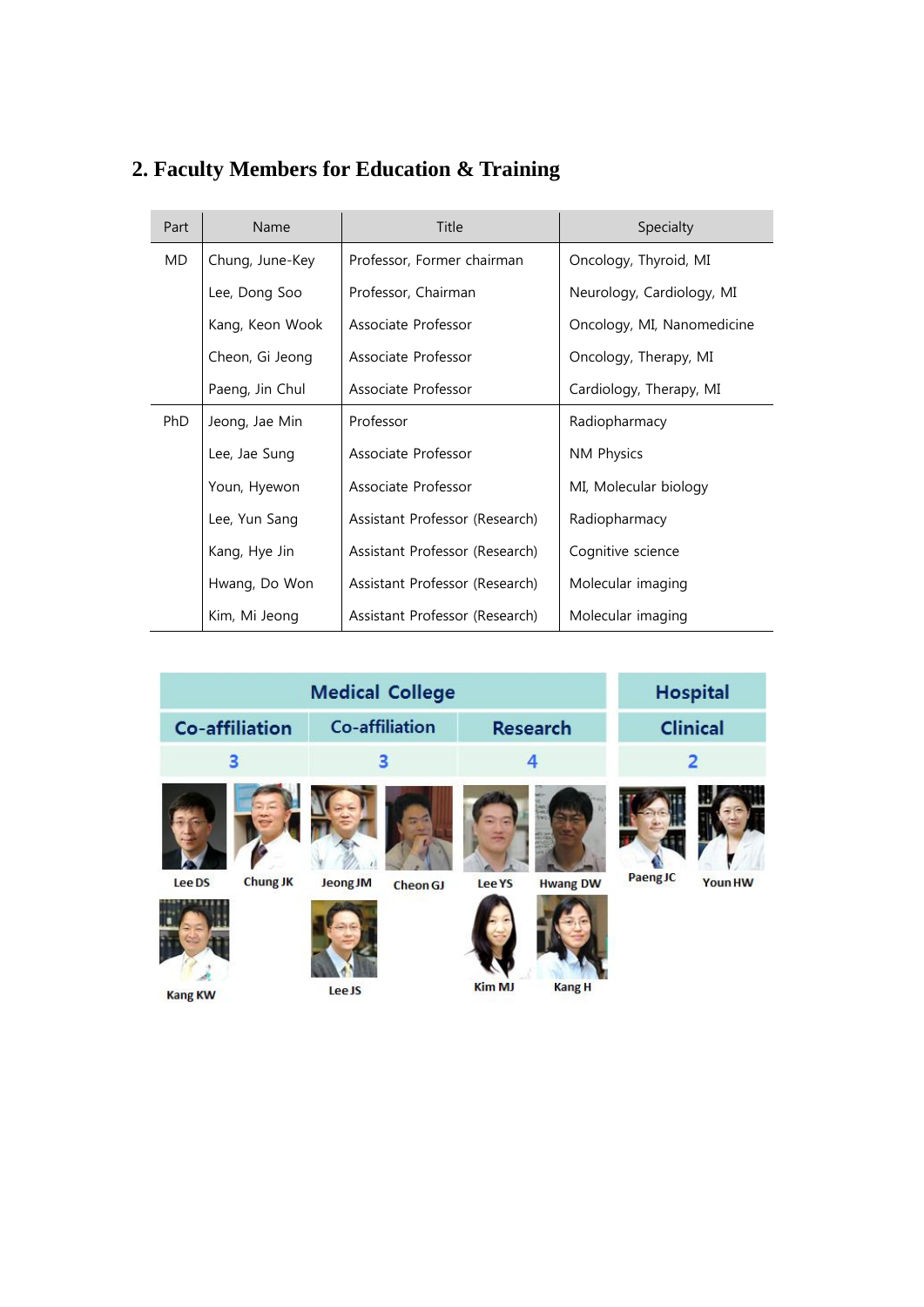#### **LEE, Dong Soo, M.D., Ph.D., Professor & Chairman**

- Dr. Lee has been doing clinical researches in nuclear neurology and brain mapping and clinical nuclear cardiology researches. His main achievement ranged from establishment of efficacy of gated SPECT in the evaluation of bypass graft surgery or new treatment modality such as intracoronary autologous bone marrow stem cell therapy, via application of mapping technology to the pre-operative evaluation of epilepsy patients using FDG PET or ictal SPECT, to the application of PET studies in the understanding of brain pathologies in profound deafness. His recent researches extended from the above clinical ones into the topics of preclicnial molecular imaging studies such as cell differentiation imaging in vivo using microPET/ microMRI and optical imaging methods. Adopting the very recent progresses of nanotechonolgy, he has just started to do in vivo nano-imaging studies. 'MicroRNA imaging in vivo' is just one example of these pursuits. He works with two research professors, SH Kim and HW Yoon, two post-docs and dozens of PhD candidate students and MD students.



[dsl@plaza.snu.ac.kr](mailto:dsl@plaza.snu.ac.kr)

#### **CHUNG, June-Key, M.D., Ph.D., Professor**

- An internationally recognized expert in the field of nuclear medicine, Dr. Chung has pioneered numerous techniques for developing new and powerful in vivo molecular imaging tools and anti-cancer therapies. His clinical and research work also has led to numerous peer-reviewed journal articles in nuclear medicine. Major research projects are related to visualize endogenous or exogenous tumor-related gene or protein expression including p53, HIF-1a, hTERT and microRNAs using nuclear or bioluminescence reporter genes such as sodium iodide symporter (NIS), thymidine kinase (TK), dopamine receptor (D2R) and luciferases. He has a particular interest on radionuclide gene therapy using NIS, which can uptake several therapeutic radionuclide such as <sup>188</sup>Re, <sup>131</sup>I. In addition, the development of new radio-immunotherapy to enhance the effects of cancer DNA vaccines by utilizing radioiodine gene therapy is another subject of his recent research.



[jkchung@plaza.snu.ac.kr](mailto:jkchung@plaza.snu.ac.kr)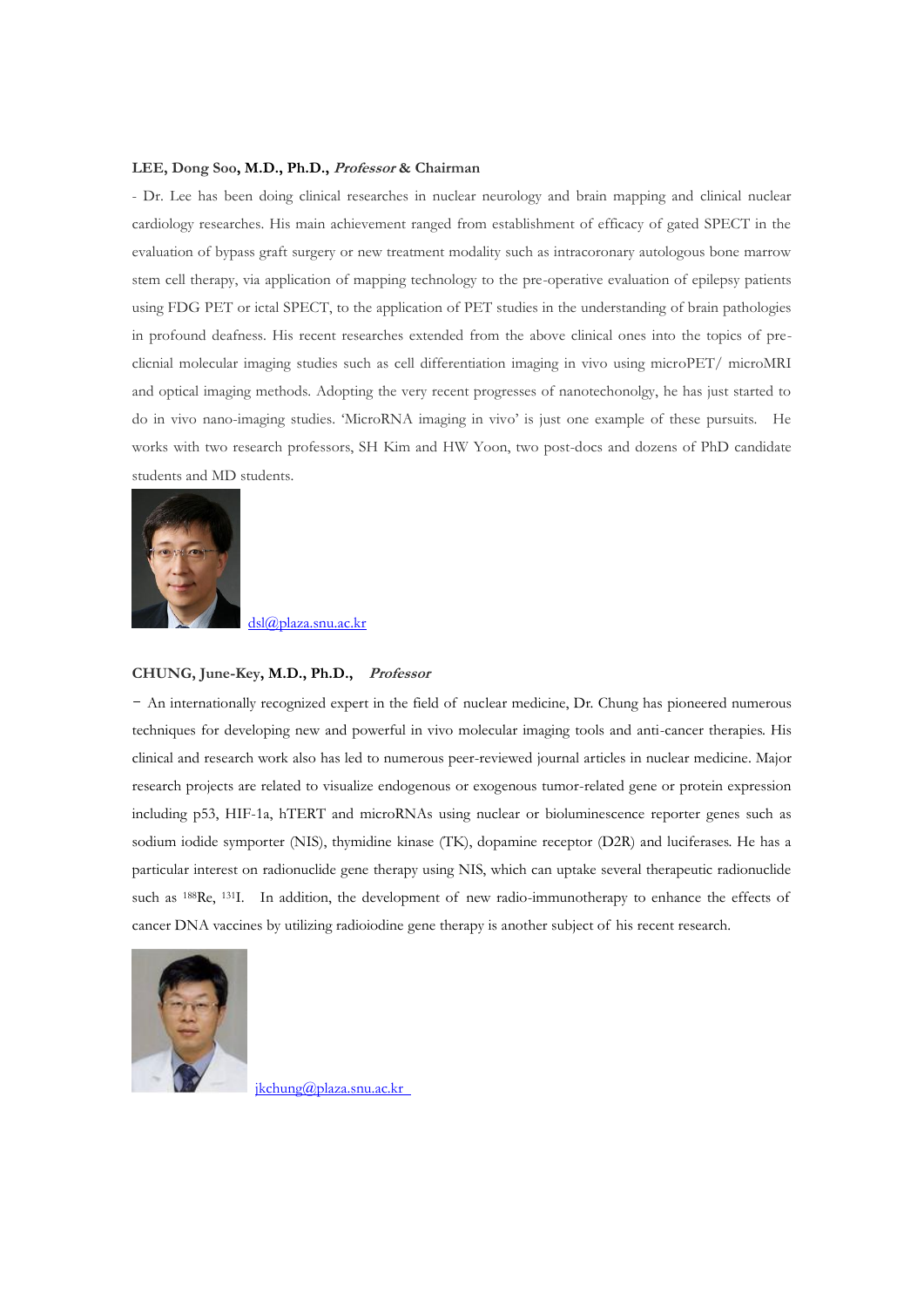#### **JEONG, Jae Min, M.D., Ph.D., Professor**

- Our major research field is development of new radiopharmaceuticals labeled with positron emitters, gamma emitters and beta emitters. Radiopharmaceuticals are used for imaging functions of organs or tissues such as metabolism, receptor distribution, and blood flow. Recent developments of radiopharmaceuticals are closely related with molecular imaging and nanomedicine. In addition, we also develop therapeutic radiopharmaceuticals labeled with beta emitters such as Re-188, Y-90 and Lu-177.



[jmjng@snu.ac.kr](mailto:jmjng@snu.ac.kr)

#### **KANG, Keon Wook, M.D., Ph.D., Professor**

- As a nuclear medicine physician and molecular imaging scientist, he teaches nuclear medicine oncology in both clinical and research aspects. He and his colleagues perform translational research on molecular imaging and molecular targeted therapy using multifunctional nano-particles through *in vivo* imaging and clinical trials, especially on cancer. His group participates *in vivo* validation of new drugs and drug delivery system using multimodal *in vivo* imaging as well as clinical studies using PET and SPECT. He also facilitates international collaboration involving the academic, research, and industrial sectors.



[kangkw@snu.ac.kr](mailto:kangkw@snu.ac.kr)

#### **LEE, Jae Sung, Ph.D., Associate Professor**

- The research goal that we pursue is to develop the technologies with which we can acquire the biologically relevant and clinically useful information from human body and living animals. The current research interests of my laboratory included, but are not limited to, novel medical imaging systems, i.e. hybrid PET-MRI scanner, and advanced biomedical image analysis technologies. We are especially focusing on the radiotracer imaging modalities, such as positron emission tomography (PET) and single photon emission computed tomography (SPECT).



[jaes@snu.ac.kr](mailto:jaes@snu.ac.kr)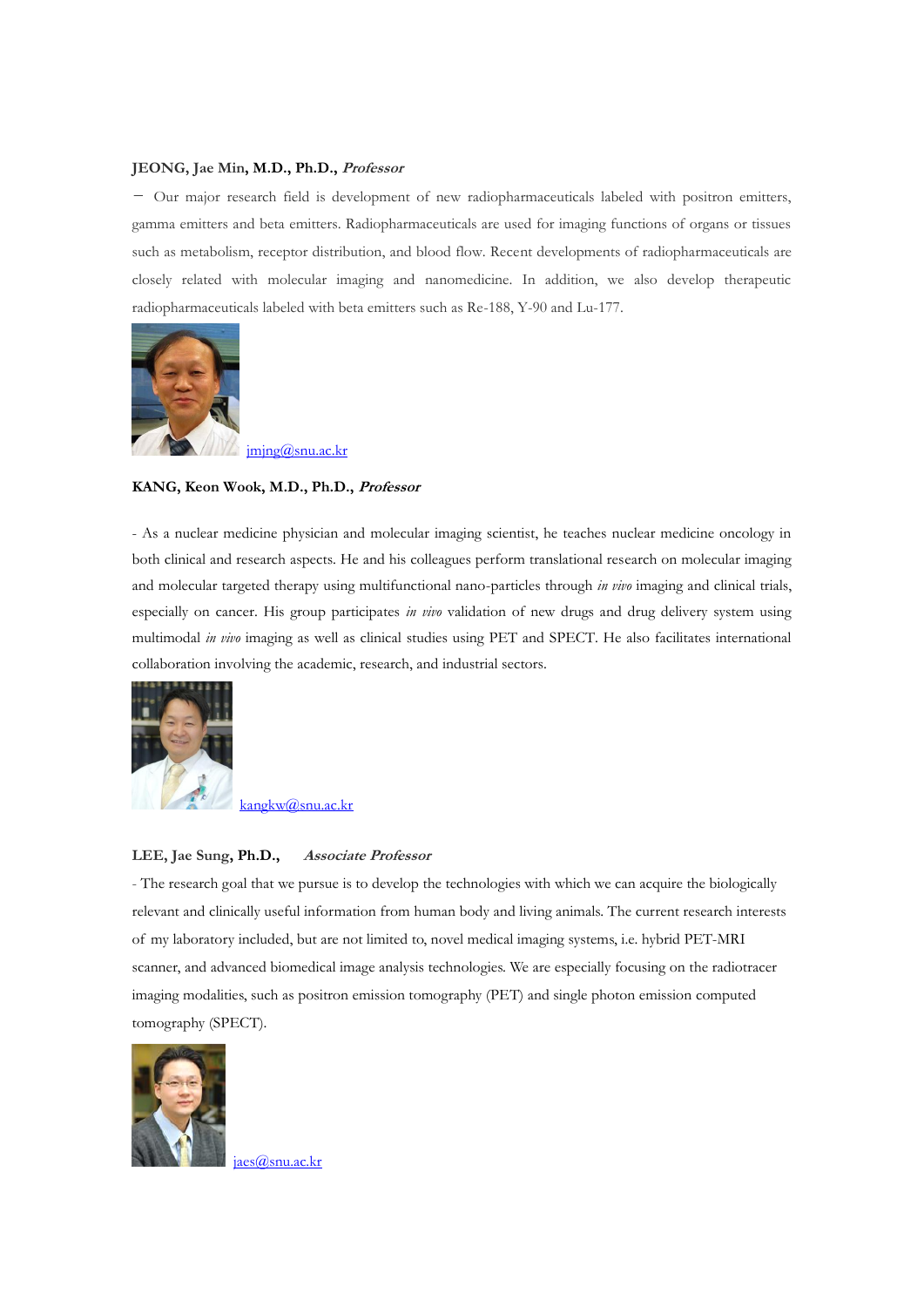## **3. Education & Training Program**

## **# 1 (Long-Term for 1 Year)**

| Month          | Purpose                        | <b>Training Items</b>                                                                                                                                                                                         | Remarks                                                                                                    |  |
|----------------|--------------------------------|---------------------------------------------------------------------------------------------------------------------------------------------------------------------------------------------------------------|------------------------------------------------------------------------------------------------------------|--|
| $\mathbf{1}$   | - Adaptation<br>- Introduction | 1. Introduction of each Labs in SNUH NM<br>2. Basic Image Readings (full-time)<br>(including general scan and PET)<br>3. Structured Lectures by Faculty<br>4. Experience on Technical Affairs<br>(PET center) | Participation in<br>1 Routine Conferences<br>2 Classes of Gr. School<br>(option)                           |  |
| $\overline{2}$ | - Expertise                    | 1. Image Reading (part-time)<br>(with charge, mentor-supporting)<br>2. Advanced Training on Specific Subject<br>(chosen by the trainee)                                                                       | Participation in<br>1 Routine Conferences<br>2 Classes of Gr. School<br>(option)                           |  |
| $3 - 5$        | - Expertise<br>- Research      | 1. Image Reading (part-time)<br>(with charge, mentor-supporting)<br>2. Research Affairs (chosen by the trainee)<br>- Clinical Research<br>- Basic / Translational Research                                    | Participation in<br>1 Routine Conferences<br>2 Classes of Gr. School<br>(option)<br>3 Specific Lab Meeting |  |
| 6              | - Expansion of<br>Experience   | 1. Research Affairs (chosen by the trainee)<br>- Writing of original research paper<br>2. Tour to Major NM Centers in Korea<br>- SNUBH<br>$-$ NCC<br>- Others (AMC, SMC, etc)                                 | Participation in<br>1 Routine Conferences<br>2 Classes of Gr. School<br>(option)<br>3 Specific Lab Meeting |  |
| $7 - 12$       | - Research                     | 1. Research Affairs (chosen by the trainee)<br>- Writing of original research paper                                                                                                                           | Participation in<br>1 Routine Conferences<br>2 Classes of Gr. School<br>(option)<br>3 Specific Lab Meeting |  |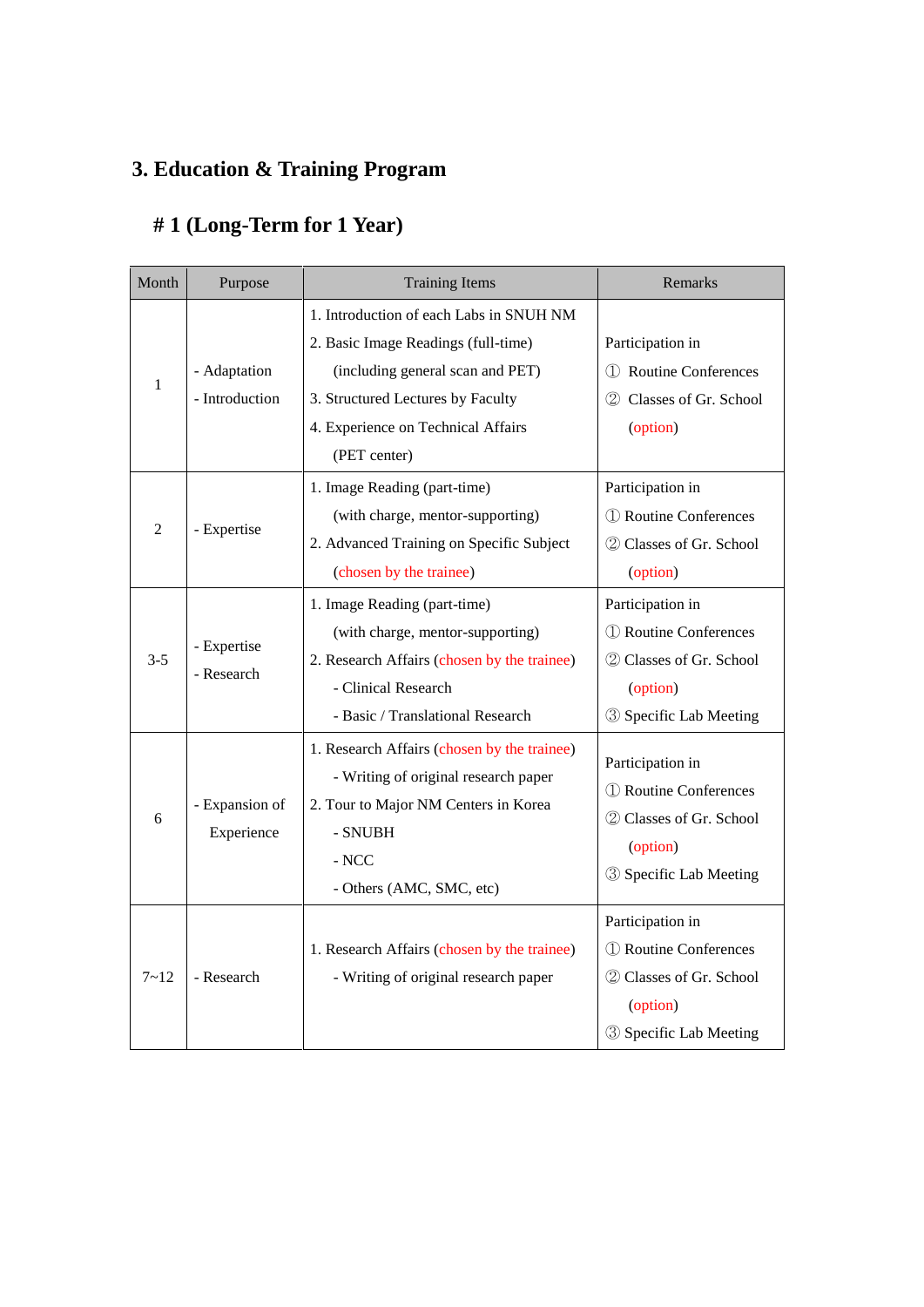## **# 2 (Long-Term for 6 Months)**

| Month          | Purpose                   | <b>Training Items</b>                       | Remarks                                               |  |
|----------------|---------------------------|---------------------------------------------|-------------------------------------------------------|--|
| 1              |                           | 1. Introduction of each Labs in SNUH NM     |                                                       |  |
|                |                           | 2. Basic Image Readings (full-time)         | Participation in<br><b>Routine Conferences</b><br>(1) |  |
|                | - Adaptation              | (including general scan and PET)            |                                                       |  |
|                | - Introduction            | 3. Structured Lectures by Faculty           | Classes of Gr. School<br>(2)                          |  |
|                |                           | 4. Experience on Technical Affairs          | (option)                                              |  |
|                |                           | (PET center)                                |                                                       |  |
| $\overline{2}$ |                           | 1. Image Reading (part-time)                | Participation in                                      |  |
|                | - Expertise               | (with charge, mentor-supporting)            | <b>1</b> Routine Conferences                          |  |
|                |                           | 2. Advanced Training on Specific Subject    | 2 Classes of Gr. School                               |  |
|                |                           | (chosen by the trainee)                     | (option)                                              |  |
|                | - Expertise<br>- Research | 1. Image Reading (part-time)                | Participation in                                      |  |
|                |                           | (with charge, mentor-supporting)            | 1 Routine Conferences<br>2 Classes of Gr. School      |  |
| $3 - 5$        |                           | 2. Research Affairs (chosen by the trainee) |                                                       |  |
|                |                           | - Clinical Research                         | (option)                                              |  |
|                |                           | - Basic / Translational Research            | <b>3</b> Specific Lab Meeting                         |  |
| 6              |                           | 1. Research Affairs (chosen by the trainee) |                                                       |  |
|                |                           | - Writing of original research paper        | Participation in<br>1 Routine Conferences             |  |
|                | - Expansion of            | 2. Tour to Major NM Centers in Korea        |                                                       |  |
|                | Experience                | - SNUBH                                     | 2 Classes of Gr. School                               |  |
|                |                           | $\mathbf{\textcolor{blue}{\mathbf{-}NCC}}$  | (option)                                              |  |
|                |                           | - Others (AMC, SMC, etc)                    | <b>3</b> Specific Lab Meeting                         |  |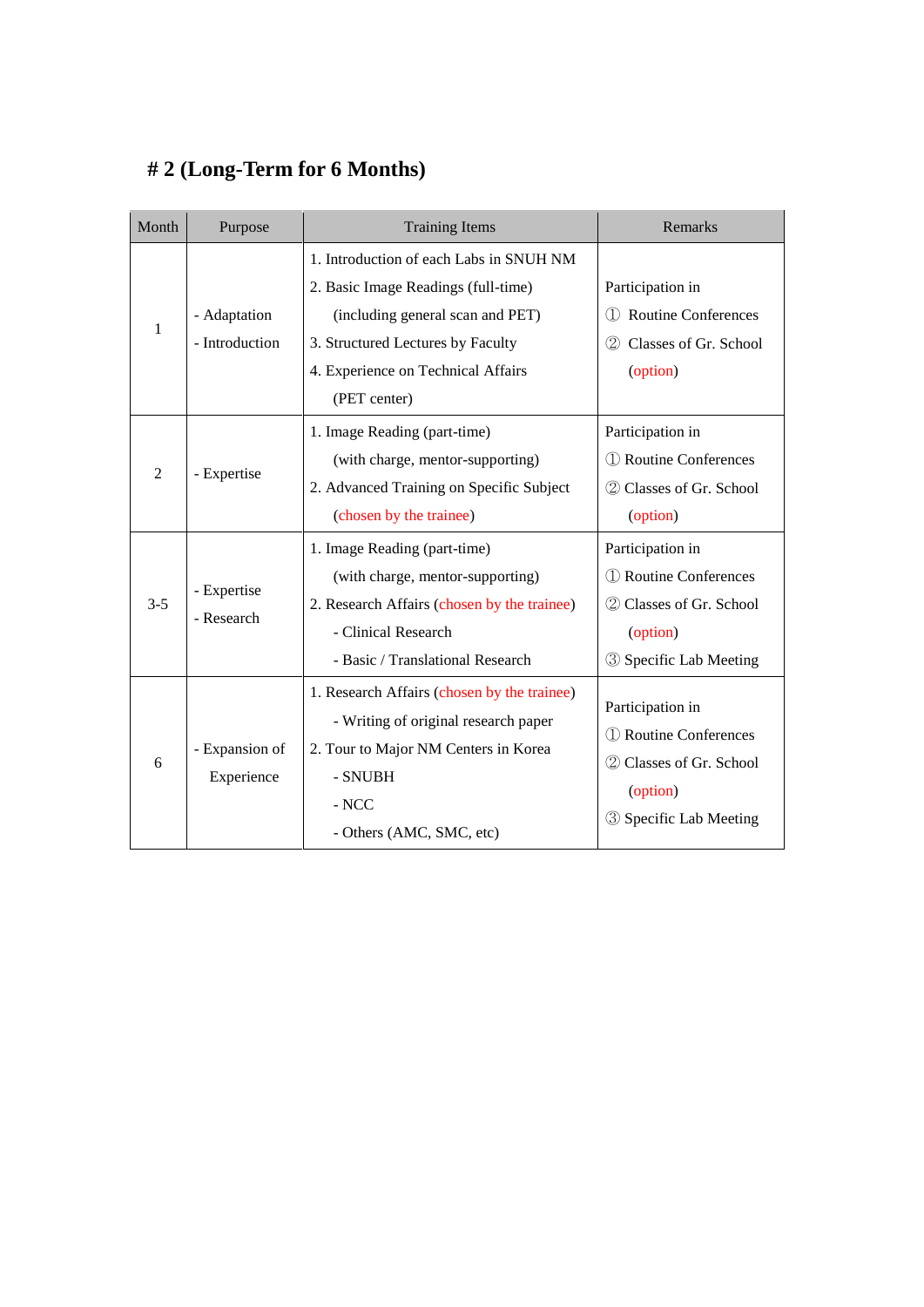## **# 3 (Short-Term for 2 Weeks)**

| Week  | Purpose                        | <b>Training Items</b>                                                                                                                                                                                                                                                                                                                                                                                                                                                                                                                                                                                                                                                                                                                                                                                                                                                        | Remarks                                                                                                                |
|-------|--------------------------------|------------------------------------------------------------------------------------------------------------------------------------------------------------------------------------------------------------------------------------------------------------------------------------------------------------------------------------------------------------------------------------------------------------------------------------------------------------------------------------------------------------------------------------------------------------------------------------------------------------------------------------------------------------------------------------------------------------------------------------------------------------------------------------------------------------------------------------------------------------------------------|------------------------------------------------------------------------------------------------------------------------|
| $1-2$ | - Introduction<br>- Experience | 1. Introduction of each Labs in SNUH NM<br>2. Basic Image Readings (full-time)<br>(including general scan and PET)<br>3. Structured Lectures by Faculty<br>4. Experience on Technical Affairs<br>(PET center)<br>5. Topics<br>1) Basic Knowledge on PET<br>- PET instrument and physics (lecture and<br>discussion)<br>- PET radiochemistry (lecture and<br>discussion)<br>- Radiation protection and related<br>regulations (observation)<br>- Practical PET procedures (observation)<br>2) Oncological application of PET<br>- Normal PET findings and artifacts<br>(lecture and discussion)<br>- Image reading of oncological PET<br>images (observation and participation)<br>- Clinical decision making with<br>application of PET (participation to inter-<br>departmental clinical conferences)<br>- Oncological PET with non-FDG tracers<br>(lecture and discussion) | Participation in<br>Routine Conferences<br>(1)<br>2 Classes of Gr. School<br>(option)<br><b>3</b> Specific Lab Meeting |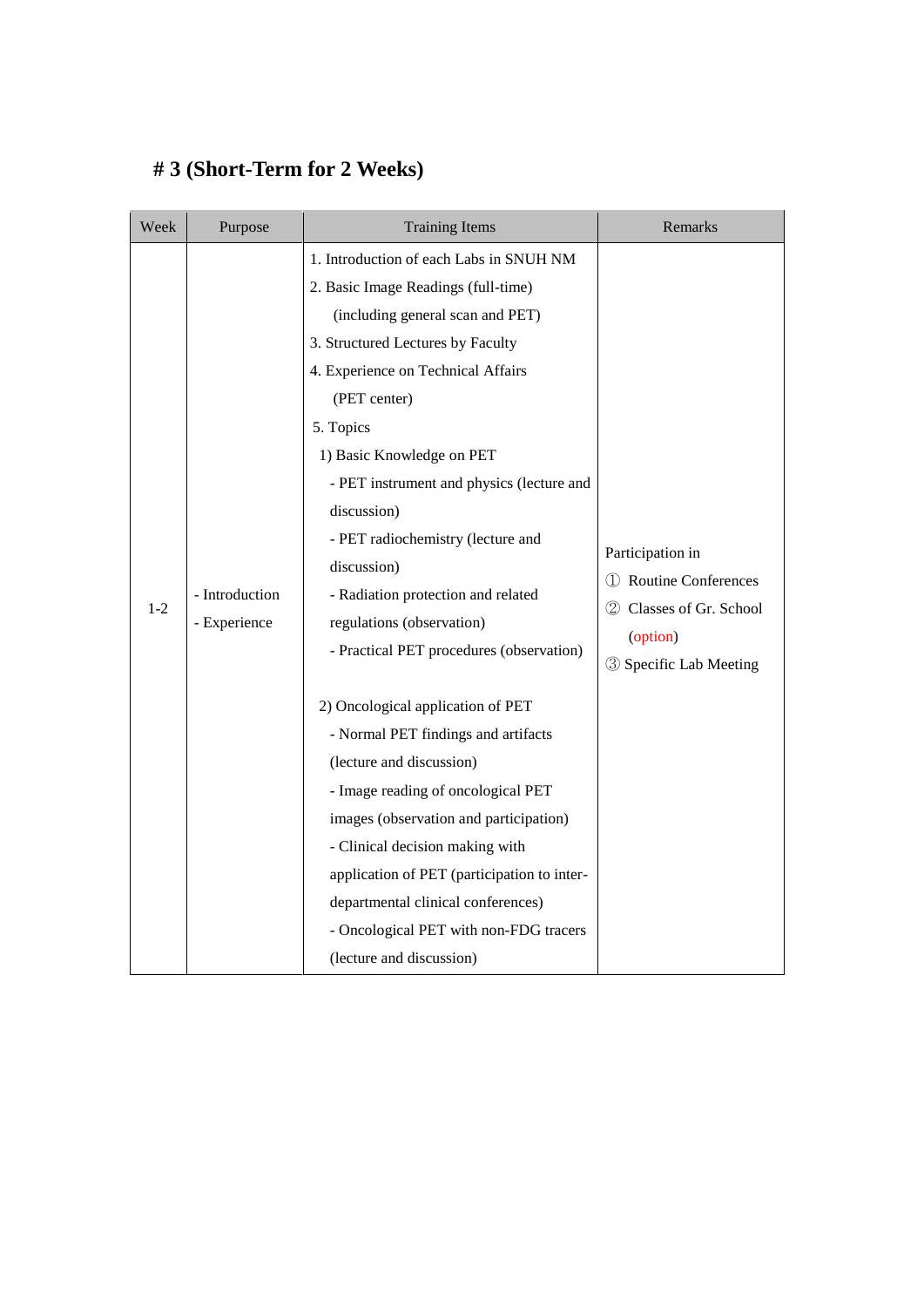| Time               | Mon               | Tue                | Wed          | Thu           | Fri          |
|--------------------|-------------------|--------------------|--------------|---------------|--------------|
| $08:00 \sim 09:00$ |                   | Lit. Review /      | Mini         | <b>Staff</b>  | Research     |
| (Conference)       |                   | <b>Case Review</b> | Symposium    | Lecture       | Meeting      |
| $09:00 \sim 10:00$ | Pre-reading       | Pre-reading        | Pre-reading  | Pre-reading   | Pre-reading  |
|                    |                   | Reading with       | Reading with |               |              |
| $10:00 \sim 12:00$ | Reading with      | Faculty/           | Faculty /    | Reading with  | Reading with |
|                    | Faculty           | RI Therapy         | RI Therapy   | Faculty       | Faculty      |
|                    |                   | Clinic             | Clinic       |               |              |
| $12:00 \sim 13:00$ | Lunch             | Lunch              | Lunch        | Lunch         | Lunch        |
|                    | Pre-reading /     |                    |              | Pre-reading / |              |
| $13:00 \sim 15:00$ | <b>RI</b> Therapy | Pre-reading        | Pre-reading  | RI Therapy    | Pre-reading  |
|                    | Clinic            |                    |              | Clinic        |              |
|                    | Reading with      | Reading with       | Reading with | Reading with  | Reading with |
| $15:00 \sim 17:00$ | Faculty           | Faculty            | Faculty      | Faculty       | Faculty      |
| $17:00 \sim$       |                   |                    |              |               |              |

## **4. Routine Schedule in Clinical Practice**